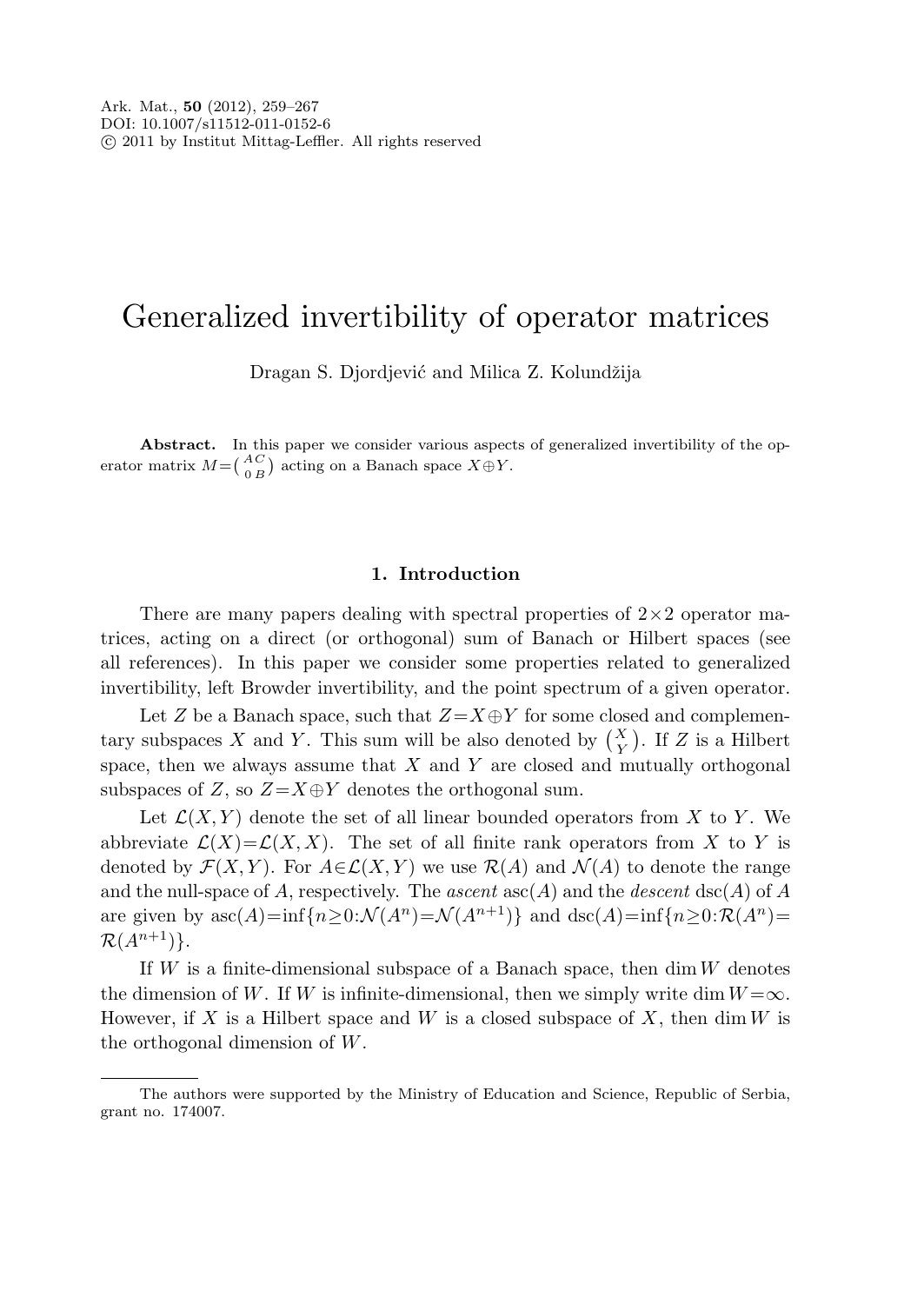If  $Z=X\oplus Y$ , then any  $M\in\mathcal{L}(Z)$  satisfying  $M(X)\subset X$ , can be decomposed as the following operator matrix

$$
M = \begin{pmatrix} A & C \\ 0 & B \end{pmatrix} : \begin{pmatrix} X \\ Y \end{pmatrix} \longrightarrow \begin{pmatrix} X \\ Y \end{pmatrix},
$$

for some  $A \in \mathcal{L}(X)$ ,  $C \in \mathcal{L}(Y, X)$  and  $B \in \mathcal{L}(Y)$ . On the other hand, any choice of A, C, and B (linear and bounded operators on the corresponding subspaces), produces a linear and bounded operator M on the space  $Z$ , such that X is invariant for M.

If A and B are fixed, then we use the notation  $M_C$  to show that M depends on C. For given A and B, we are interested in finding C such that  $M_C$  has some prescribed properties. There are several papers that investigate invertibility of  $2\times 2$ operator matrices (see [[1](#page-8-0)], [\[2](#page-8-1)], [[5\]](#page-8-2), [\[4](#page-8-3)], [[6\]](#page-8-4) and [\[7](#page-8-5)]).

In this paper we extend some results from Hilbert to Banach space settings. Thus, some recent results from, [\[1\]](#page-8-0), [[3\]](#page-8-6) and [[8\]](#page-8-7) are generalized.

## **2. Generalized inverses of** *M<sup>C</sup>*

We need some properties of generalized inverses. Let  $B \in \mathcal{L}(X, Y)$  be given. B is relatively regular (inner invertible) if there exists some  $D \in \mathcal{L}(Y, X)$  such that  $BDB = B$  holds. In this case D is an *inner inverse* of B. It is well-known that B is relatively regular if and only if  $\mathcal{R}(B)$  and  $\mathcal{N}(B)$  are closed and complemented in Y and X, respectively. If  $DBD=D$  holds and  $D\neq 0$ , then B is *outer invertible*, and D is an *outer inverse* of B. If  $B\neq 0$ , then it is a corollary of the Hahn–Banach theorem that there exists some non-zero outer inverse  $D$  of  $B$ . If  $D$  is both an inner and an outer inverse of  $B$ , then  $D$  is a reflexive inverse of  $B$ . Moreover, if  $D$  is an inner inverse of B, then DBD is a reflexive inverse of B.

If  $D \in \mathcal{L}(Y, X)$  is a reflexive inverse of  $B \in \mathcal{L}(X, Y)$ , then BD is the projection from Y onto  $\mathcal{R}(B)$  parallel to  $\mathcal{N}(D)$ , and DB is the projection from X onto  $\mathcal{R}(D)$ parallel to  $\mathcal{N}(B)$ . On the other hand, if  $X=U\oplus \mathcal{N}(B)$  and  $Y=\mathcal{R}(B)\oplus V$  for closed subspaces  $U$  of  $X$  and  $V$  of  $Y$ , then  $B$  have the matrix form

$$
B = \begin{pmatrix} B_1 & 0 \\ 0 & 0 \end{pmatrix} : \begin{pmatrix} U \\ \mathcal{N}(B) \end{pmatrix} \longrightarrow \begin{pmatrix} \mathcal{R}(B) \\ V \end{pmatrix},
$$

and  $B_1$  is invertible. It is easy to see that

$$
D = \begin{pmatrix} B_1^{-1} & 0 \\ 0 & 0 \end{pmatrix} : \begin{pmatrix} \mathcal{R}(B) \\ V \end{pmatrix} \longrightarrow \begin{pmatrix} U \\ \mathcal{N}(B) \end{pmatrix}
$$

is the reflexive inverse of B satisfying  $\mathcal{R}(B)=U$  and  $\mathcal{N}(D)=V$ .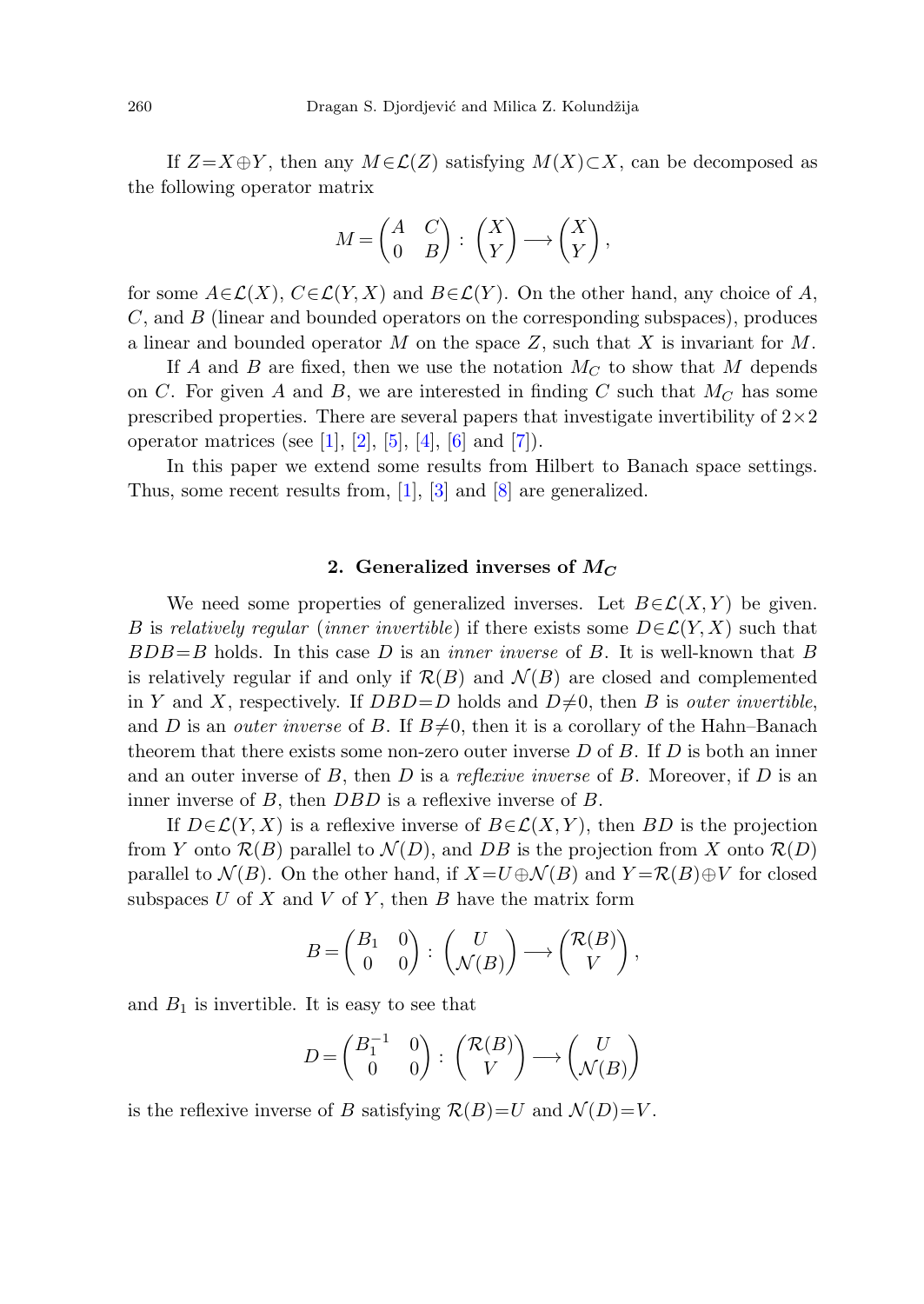If H and K are Hilbert spaces, and  $A \in \mathcal{L}(H, K)$ , then the Moore–Penrose *inverse* of A is the unique operator  $A^{\dagger} \in \mathcal{L}(K,H)$  (in the case when it exists) which satisfies

$$
AA^{\dagger}A = A, \quad A^{\dagger}AA^{\dagger} = A^{\dagger}, \quad (AA^{\dagger})^* = AA^{\dagger} \quad \text{and} \quad (A^{\dagger}A)^* = A^{\dagger}A.
$$

The Moore–Penrose inverse of  $A \in \mathcal{L}(H, K)$  exists if and only if  $\mathcal{R}(A)$  is closed. If  $A \in \mathcal{L}(H,K)$  is left (right) invertible, then  $A^{\dagger}$  is a left (right) inverse of A.

In this section we investigate the relative regularity of  $M_C$ , and the corresponding relatively regular spectrum  $\sigma_g$ . Notice that for  $A \in \mathcal{L}(X)$  the *relatively regular* spectrum of A is defined as

 $\sigma_q(A) = {\lambda \in \mathbb{C} : A - \lambda I \text{ is not relatively regular}}.$ 

<span id="page-2-0"></span>Definition 2.1. [[2\]](#page-8-1) If X and Y are Banach spaces, then X can be embedded in Y, if there exists a left invertible operator  $W \in \mathcal{L}(X, Y)$ . The notation is  $X \preceq Y$ .

If X and Y are Hilbert spaces, then  $X \preceq Y$  if and only if dim  $X \leq \dim Y$ .

**Theorem 2.2.** Let  $A \in \mathcal{L}(X)$  and  $B \in \mathcal{L}(Y)$  be relatively regular. If  $\mathcal{N}(B) \preceq$  $X/R(A)$ , then there exists some  $C \in \mathcal{L}(Y,X)$  such that  $M_C$  is relative regular.

*Proof.* Let  $A_1 \in \mathcal{L}(X)$  and  $B_1 \in \mathcal{L}(Y)$  denote reflexive inverses of A and B, respectively. Then  $Y = \mathcal{R}(B_1) \oplus \mathcal{N}(B)$  and  $X = \mathcal{N}(A_1) \oplus \mathcal{R}(A)$ . Let  $J : \mathcal{N}(B) \rightarrow \mathcal{N}(A_1)$ be a left invertible mapping and let  $J_1: \mathcal{N}(A_1) \to \mathcal{N}(B)$  be a left inverse of J. Define  $C\in \mathcal{L}(Y,X)$  and  $C_1\in \mathcal{L}(X,Y)$  by

$$
C = \begin{pmatrix} J & 0 \\ 0 & 0 \end{pmatrix} : \begin{pmatrix} \mathcal{N}(B) \\ \mathcal{R}(B_1) \end{pmatrix} \longrightarrow \begin{pmatrix} \mathcal{N}(A_1) \\ \mathcal{R}(A) \end{pmatrix},
$$

$$
C_1 = \begin{pmatrix} J_1 & 0 \\ 0 & 0 \end{pmatrix} : \begin{pmatrix} \mathcal{N}(A_1) \\ \mathcal{R}(A) \end{pmatrix} \longrightarrow \begin{pmatrix} \mathcal{N}(B) \\ \mathcal{R}(B_1) \end{pmatrix}.
$$

Consider the operator  $N = \begin{pmatrix} A_1 & 0 \\ C_1 & B_1 \end{pmatrix}$  $\mathcal{L}_{C_1 B_1}^{A_1}$   $\in \mathcal{L}(X \oplus Y)$ . Then we find

$$
NM_C = \begin{pmatrix} A_1A & A_1C \\ C_1A & C_1C+B_1B \end{pmatrix}.
$$

Since  $\mathcal{R}(C) \subset \mathcal{N}(A_1)$  and  $\mathcal{R}(A) \subset \mathcal{N}(C_1)$ , we have  $A_1C=0$  and  $C_1A=0$ , respectively. Also,  $B_1B$  is the projection from Y onto  $\mathcal{R}(B_1)$  parallel to  $\mathcal{N}(B)$ , and  $C_1C$  is the projection from Y onto  $\mathcal{N}(B)$  parallel to  $\mathcal{R}(B_1)$ . Hence  $C_1C+B_1B=I$ , and

$$
NM_C = \begin{pmatrix} A_1A & 0 \\ 0 & I \end{pmatrix}.
$$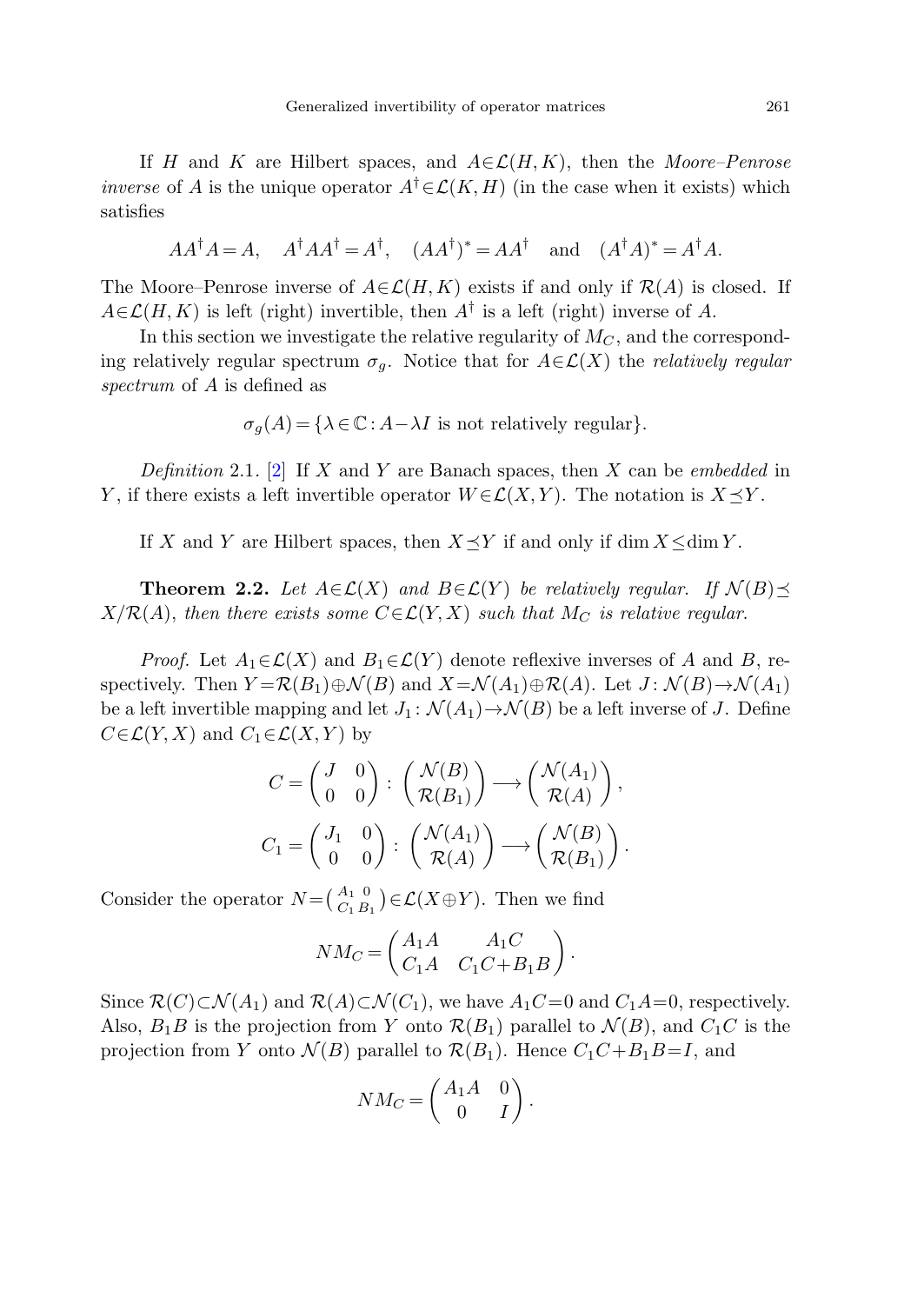Since  $AA_1A=A$  and  $A_1AA_1=A_1$ , we have

$$
M_C N M_C = \begin{pmatrix} A & C \\ 0 & B \end{pmatrix} \begin{pmatrix} A_1 A & 0 \\ 0 & I \end{pmatrix} = \begin{pmatrix} AA_1 A & C \\ 0 & B \end{pmatrix} = M_C,
$$

and  $M_C$  is relatively regular.  $\Box$ 

As a corollary, we get the following result.

**Corollary 2.3.** Let  $A \in \mathcal{L}(X)$  and  $B \in \mathcal{L}(Y)$  be given operators. Then the following inclusion holds:

$$
\bigcap_{C \in \mathcal{L}(Y,X)} \sigma_g(M_C) \subseteq \sigma_g(A) \cup \sigma_g(B) \cup \{\lambda \in \mathbb{C} : \mathcal{N}(B - \lambda I) \npreceq X/\mathcal{R}(A - \lambda I)\}.
$$

We state the following result concerning the Moore–Penrose inverse of  $M_C$ .

**Theorem 2***.***4.** Let H and K be mutually orthogonal Hilbert spaces and let  $Z=H\oplus K$ . If  $A\in\mathcal{L}(H)$  and  $B\in\mathcal{L}(K)$  both have closed ranges, and if  $\text{null}(B)=$  $\text{def}(A)$ , then there exists some  $C \in \mathcal{L}(K,H)$  such that  $M_C$  has a closed range, and

$$
M_C^{\dagger} = \begin{pmatrix} A^{\dagger} & 0 \\ C^{\dagger} & B^{\dagger} \end{pmatrix}.
$$

Proof. Recall the notation from the proof of Theorem [2.2](#page-2-0), with one assumption:  $J$  is invertible. We have

$$
NM_C N = \begin{pmatrix} A_1 A & 0 \\ 0 & I \end{pmatrix} \begin{pmatrix} A_1 & 0 \\ C_1 & B_1 \end{pmatrix} = \begin{pmatrix} A_1 A A_1 & 0 \\ C_1 & B_1 \end{pmatrix} = N
$$

and

$$
M_C N = \begin{pmatrix} AA_1 + CC_1 & CB_1 \\ BC_1 & BB_1 \end{pmatrix}.
$$

Since  $\mathcal{R}(B_1) = \mathcal{N}(C)$  and  $\mathcal{R}(C_1) = \mathcal{N}(B)$ , it follows that  $CB_1 = 0$  and  $C_1B = 0$ . Also,  $AA_1$  is the projection on  $\mathcal{R}(A)$  parallel to  $\mathcal{N}(A_1)$ . As J is invertible, we have that  $CC_1$  is the projection on  $\mathcal{N}(A_1)$  parallel to  $\mathcal{R}(A)$ . Hence,  $AA_1+CC_1=I$ . Thus, N is a reflexive inverse of  $M_C$ .

Now, we take  $A_1 = A^{\dagger}$  and  $B_1 = B^{\dagger}$ . Then all previous results hold, with one more nice property: we have orthogonal decompositions. Precisely,

$$
X = \mathcal{N}(A_1) \oplus \mathcal{R}(A) = \mathcal{N}(A^*) \oplus \mathcal{R}(A) \quad \text{and} \quad Y = \mathcal{N}(B) \oplus \mathcal{R}(B_1) = \mathcal{N}(B) \oplus \mathcal{R}(B^*).
$$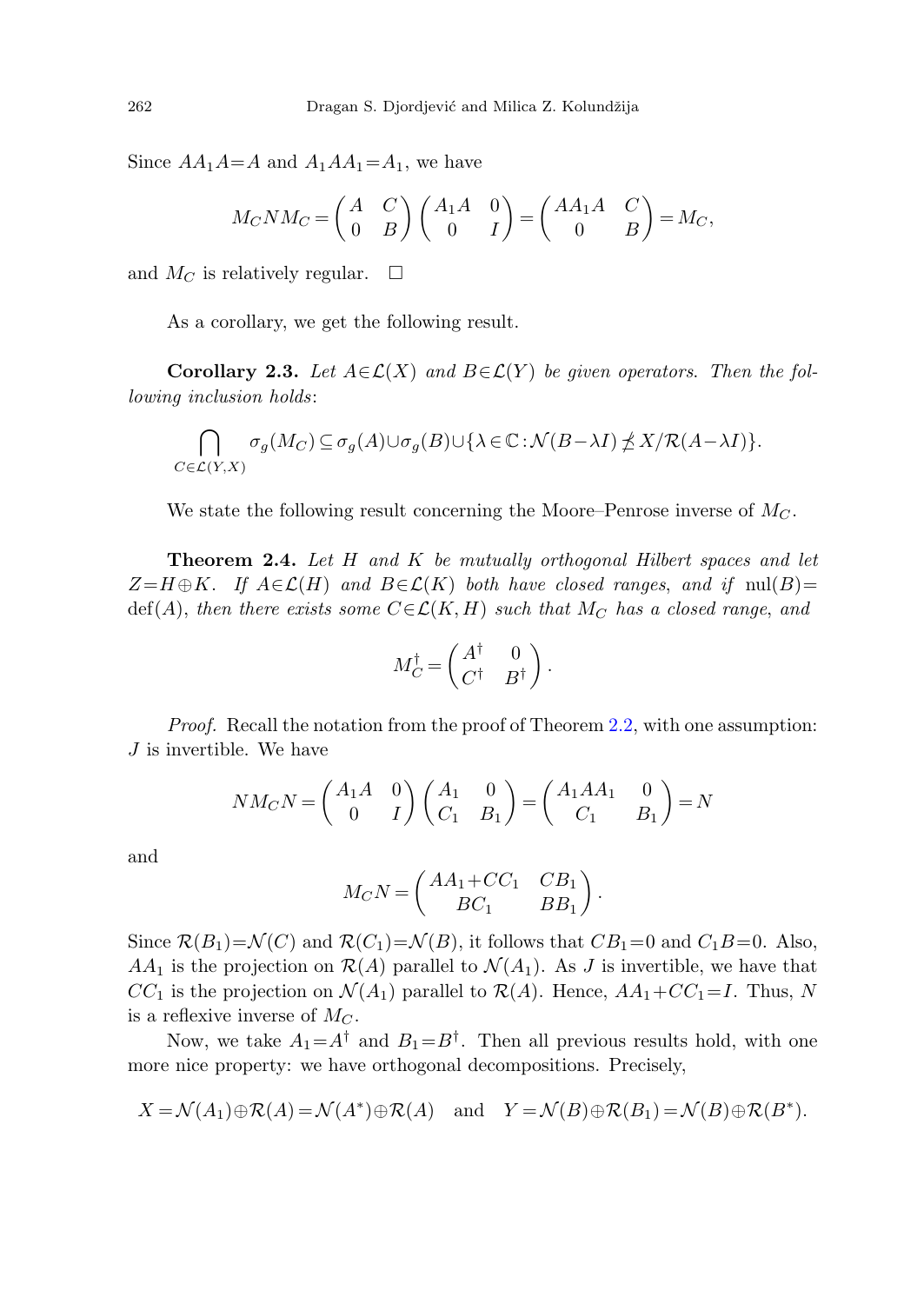Since J is invertible, we have  $J_1=J^{-1}$  and consequently  $C_1=C^{\dagger}$ . The operator  $N_C$ is still a reflexive inverse of  $M_C$ . Furthermore, we have

$$
NM_C = \begin{pmatrix} A^{\dagger}A & 0 \\ 0 & I \end{pmatrix} : \begin{pmatrix} X \\ Y \end{pmatrix} \longrightarrow \begin{pmatrix} X \\ Y \end{pmatrix}
$$

and

$$
M_C N = \begin{pmatrix} I & 0 \\ 0 & BB^{\dagger} \end{pmatrix} : \begin{pmatrix} X \\ Y \end{pmatrix} \longrightarrow \begin{pmatrix} X \\ Y \end{pmatrix}.
$$

The projections  $NM_C$  and  $M_C N$  are obviously selfadjoint, so  $N = M_C^{\dagger}$ .  $\Box$ 

#### **3. Left Browder invertibility of** *M<sup>C</sup>*

An operator  $A \in \mathcal{L}(X, Y)$  is right Fredholm if  $\mathcal{N}(A)$  is a complemented subspace of X and  $\det(A) = \dim Y/R(A) < \infty$ . The set of all right Fredholm operators from X to Y is denoted by  $\Phi_r(X,Y)$ . An operator  $A \in \mathcal{L}(X,Y)$  is left Fredholm if  $null(A)$  $\dim \mathcal{N}(A) < \infty$  and  $\mathcal{R}(A)$  is a closed and complemented subspace of Y. The set of all left Fredholm operators from X to Y is denoted by  $\Phi_l(X,Y)$ . The set of Fredholm operators from X to Y is defined as  $\Phi(X, Y) = \Phi_l(X, Y) \cap \Phi_r(X, Y)$ . The abbreviations  $\Phi_l(X)$ ,  $\Phi_r(X)$  and  $\Phi(X)$  are clear.

An operator  $T \in B(X)$  is left Browder if it is left Fredholm with finite ascent. Analogously, T is right Browder if it is right Fredholm with finite descent. These classes of operators are denoted, respectively, by  $\mathcal{B}_l(X)$  and  $\mathcal{B}_r(X)$ . The set of all *Browder operators* on X is defined as  $\mathcal{B}(X)=\mathcal{B}_l(X)\cap\mathcal{B}_r(X)$ .

Among left Browder operators, we distinguish one new class of operators

$$
\mathcal{B}_{lc}(X) = \{ T \in B_l(X) : \overline{\mathcal{R}(T) + \mathcal{N}(T^{\text{asc}(T)})} \text{ is complemented in } X \}.
$$

Analogously, among right Browder operators we distinguish the class of operators

$$
\mathcal{B}_{rc}(X) = \{ T \in B_r(X) : \overline{\mathcal{R}(T^{\text{dsc}(T)}) + \mathcal{N}(T)} \text{ is complemented in } X \}.
$$

Now, we prove the following result concerning the left Browder invertibility of  $M<sub>C</sub>$ . See also [[1\]](#page-8-0) for the Hilbert space case.

**Theorem 3.1.** Suppose that  $A \in \mathcal{B}_{lc}(X)$ , B is relatively regular, and  $\mathcal{N}(B)$  is isomorphic to  $X/\overline{(\mathcal{R}(A)+\mathcal{N}(A^{\mathrm{asc}(A)}))}$ . Then there exists some  $C\in\mathcal{L}(Y,X)$  such that  $M_C \in B_l(Z)$ .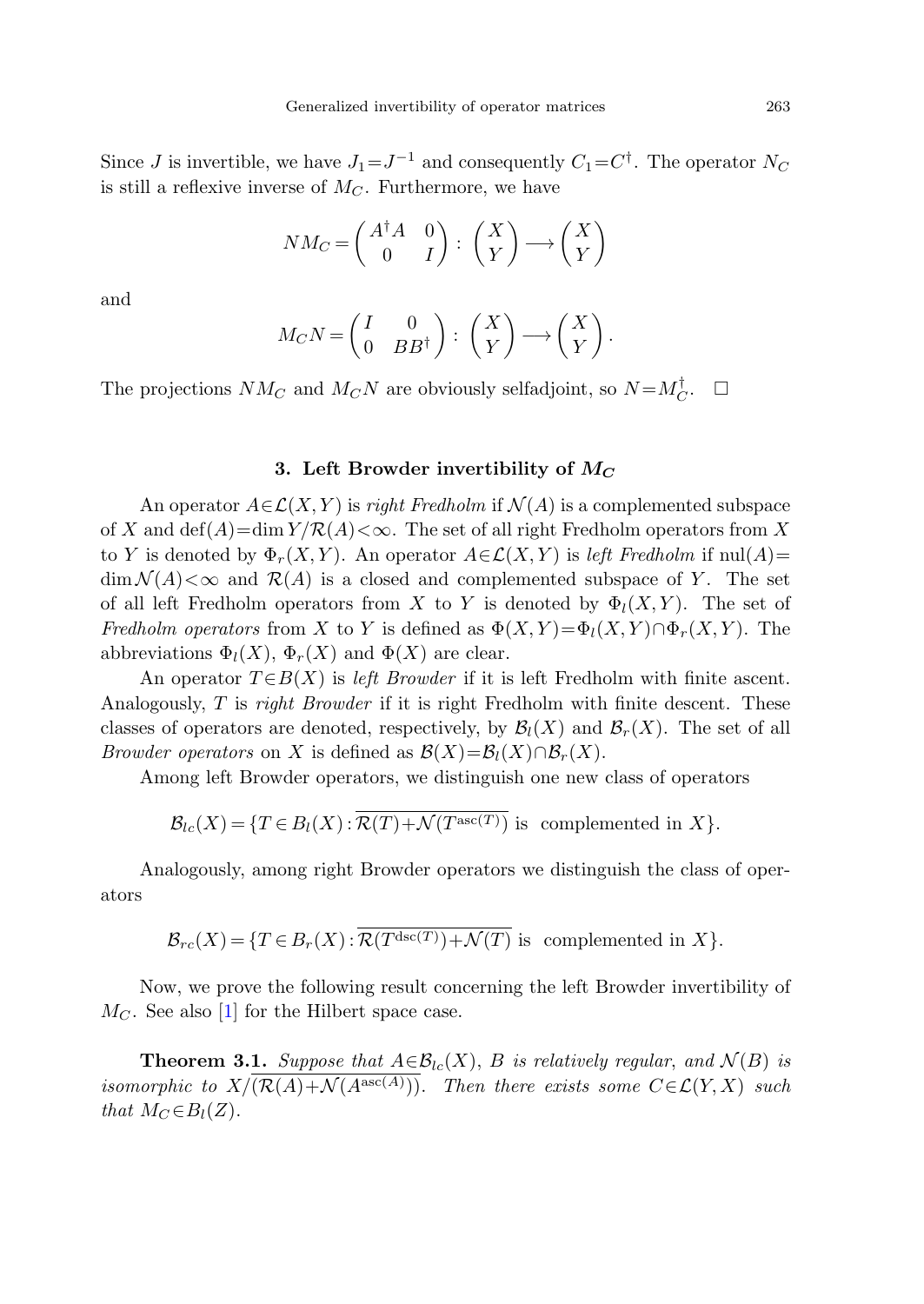*Proof.* Let  $A \in \mathcal{B}_{lc}(X)$ , asc $(A)=p$ , and let W be a closed subspace of X such that  $X=\mathcal{R}(A)+\mathcal{N}(A^p)\oplus W$ . As  $\mathcal{N}(B)$  is complemented, we have  $Y=\mathcal{N}(B)\oplus V$  for a closed subspace V . Since there exists a linear bounded and invertible operator  $T: \mathcal{N}(B) \to W$ , we can define the operator  $C: Y \to X$  by

$$
C = \begin{pmatrix} T & 0 \\ 0 & 0 \end{pmatrix} : \begin{pmatrix} \mathcal{N}(B) \\ V \end{pmatrix} \longrightarrow \begin{pmatrix} W \\ \overline{\mathcal{R}(A) + \mathcal{N}(A^p)} \end{pmatrix}.
$$

We prove that  $M_C$  is left Fredholm. Let  $\binom{x}{y}$  $\left( y^{\ast }\right) \in \mathcal{N}(M_{C}),$  so we get  $Ax+Cy\mathbf{=}0$ and By=0. We have  $Ax = -Cy = -Ty \in \mathcal{R}(A) \cap W \subseteq \overline{\mathcal{R}(A)+\mathcal{N}(A^p)} \cap W = \{0\}$ . Since  $y \in \mathcal{N}(B)$  we have  $Cy = Ty$ , so  $x \in \mathcal{N}(A)$  and  $Ty=0$ . As T is invertible, we have  $y=0$ . This means that  $\begin{pmatrix} x \\ y \end{pmatrix}$  $(y^{\mu}) \in \mathcal{N}(A) \oplus \{0\},$  so  $\mathcal{N}(M_C) \subseteq \mathcal{N}(A) \oplus \{0\}.$  It follows that nul $(M_C) \leq \text{null}(A) < \infty$ .

Notice that we have obviously  $\mathcal{N}(A) \subset \mathcal{N}(M_C)$ , so actually we have nul $(M_C)$ =  $nul(A).$ 

Let S be a reflexive inverse of A, K be a reflexive inverse of B and  $L = \begin{pmatrix} T^{-1} & 0 \\ 0 & 0 \end{pmatrix}$  $\begin{pmatrix} 0 & 0 \\ 0 & 0 \end{pmatrix}$ . We prove that  $N = \begin{pmatrix} S & 0 \\ L & K \end{pmatrix}$  $\binom{S}{L K}$  is an inner inverse of  $M_C$ . We have

$$
M_C N M_C = \begin{pmatrix} ASA + CLA & ASC + CLC + CKB \\ BLA & BLC + BKB \end{pmatrix}.
$$

Since  $\mathcal{R}(A) \subset \overline{\mathcal{R}(A)+\mathcal{N}(A^p)} = \mathcal{N}(L)$ , we have  $LA=0$  which induces  $BLA=0$  and  $CLA=0$ . From the fact that S is a reflexive inverse of A, we have  $ASA=A$ , and AS is a projection from X on  $\mathcal{R}(A)$ . Since  $\mathcal{R}(C)=W$ ,  $W \cap \mathcal{R}(A) = \{0\}$  and AS is a projection on  $\mathcal{R}(A)$ , it follows that  $ASC=0$ . Analogously, from the fact that K is a reflexive inverse of B, we have  $BKB=B$  and  $KB$  is a projection from Y on V. Since  $V = \mathcal{N}(C)$  and  $\mathcal{R}(KB) = V$ , we get  $CKB = 0$ . We have that

$$
LC = \begin{pmatrix} I & 0 \\ 0 & 0 \end{pmatrix} : \begin{pmatrix} \mathcal{N}(B) \\ V \end{pmatrix} \longrightarrow \begin{pmatrix} \mathcal{N}(B) \\ V \end{pmatrix},
$$

so  $\mathcal{R}(LC) \subset \mathcal{N}(B)$  and then  $BLC=0$ . Obviously,  $CLC=C$  holds.

It follows that

$$
\begin{pmatrix} ASA+CLA & ASC+CLC+CKB \\ BLA & BLC+BKB \end{pmatrix} = \begin{pmatrix} A & C \\ 0 & B \end{pmatrix} = M_C.
$$

Thus  $M_C$  is relatively regular. Hence  $M_C \in \Phi_l$ .

Now, we prove that  $asc(M_C) < \infty$ . It is enough to prove that  $\mathcal{N}(M_C^{p+1}) \subseteq$  $\mathcal{N}(M_C^p).$  Let  $\binom{x}{y}$  $(y^x) \in \mathcal{N}(M_C^{p+1}), \text{ then}$ 

$$
\begin{cases} A^{p+1}x + A^p Cy + A^{p-1}CBy + \dots + ACB^{p-1}y + CB^p y = 0, \\ B^{p+1}y = 0. \end{cases}
$$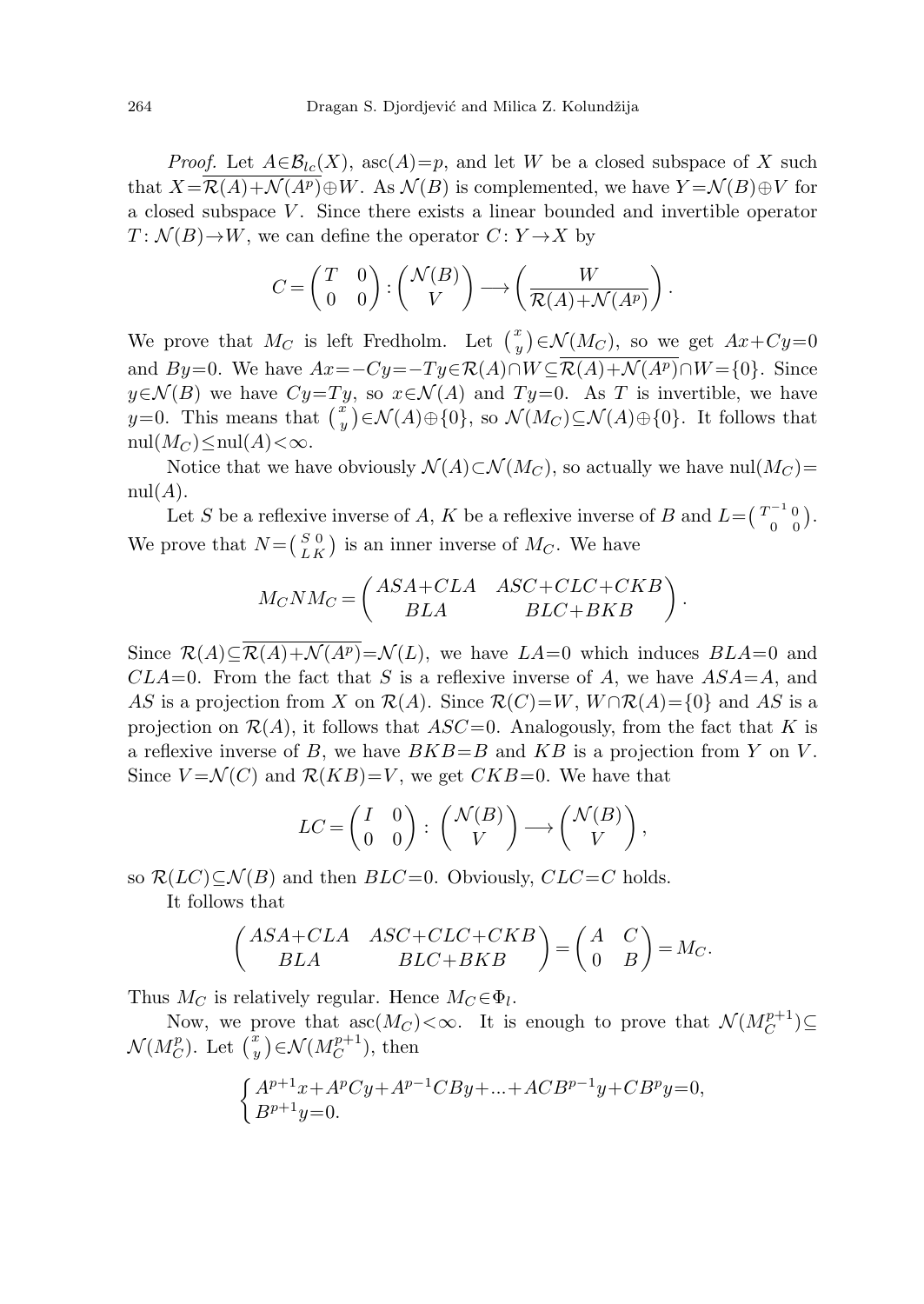Since  $B^p y \in \mathcal{N}(B)$ , it follows that

$$
A^{p+1}x + A^p Cy + A^{p-1}CBy + \dots + ACB^{p-1}y = -CB^p y \in \mathcal{R}(A) \cap W
$$
  

$$
\subseteq \overline{\mathcal{R}(A) + \mathcal{N}(A^p)} \cap W = \{0\}.
$$

Thus

$$
\begin{cases} A^{p+1}x + A^p Cy + A^{p-1}CBy + \dots + ACB^{p-1}y = 0, \\ CB^p y = 0. \end{cases}
$$

From the definition of C and from  $B^p \in \mathcal{N}(B)$ , we know that  $CB^p y = TB^p y = 0$ . Since T is invertible, we conclude that  $B^p y=0$ .

From the fact that  $A^{p+1}x+A^pCy+A^{p-1}CBy+...+ACB^{p-1}y=0$ , we have that  $x_1 = A^p x + A^{p-1}Cy + A^{p-2}CBy + ... + ACB^{p-2}y + CB^{p-1}y \in \mathcal{N}(A)$ . Hence

$$
\begin{cases} A^p x + A^{p-1} Cy + A^{p-2} CBy + ... + ACB^{p-2}y - x_1 + CB^{p-1}y = 0, \\ B^p y = 0. \end{cases}
$$

Thus  $B^{p-1}y \in \mathcal{N}(B)$ . It follows that

$$
A^{p}x + A^{p-1}Cy + A^{p-2}CBy + ... + ACB^{p-2}y - x_{1} = -CB^{p-1}y \in (\mathcal{R}(A) + \mathcal{N}(A)) \cap W
$$
  

$$
\subseteq \overline{\mathcal{R}(A) + \mathcal{N}(A^{p})} \cap W = \{0\}.
$$

Therefore we have  $B^{p-1}y=0$  and  $A^px+A^{p-1}Cy+A^{p-2}CBy+...+ACB^{p-2}y=x_1$ . Since  $x_1 \in \mathcal{N}(A)$ , it follows that  $A^{p-1}x + A^{p-2}Cy + A^{p-3}CBy + \ldots + CB^{p-2}y \in \mathcal{N}(A^2)$ . Let  $x_2 = A^{p-1}x + A^{p-2}Cy + A^{p-3}CBy + ... + CB^{p-2}y$ . Then

$$
\begin{cases} A^{p-1}x + A^{p-2}Cy + A^{p-3}CBy + \ldots + ACB^{p-3}y - x_2 + CB^{p-2}y = 0, \\ B^{p-1}y = 0. \end{cases}
$$

If we continue this process, we gets

$$
\begin{cases} A^2x + ACy - x_{p-1} + CBy = 0, \\ B^2y = 0, \end{cases}
$$

where  $x_{p-1} \in \mathcal{N}(A^{p-1})$ . Then there exists  $x_p \in \mathcal{N}(A^p)$  such that

$$
\begin{cases} Ax + Cy - x_p = 0, \\ By = 0. \end{cases}
$$

Thus  $Ax-x_p=-Cy\in \overline{\mathcal{R}(A)+\mathcal{N}(A^p)}\cap W=\{0\}$ . It follows that  $x\in \mathcal{N}(A^{p+1})=\mathcal{N}(A^p)$ and  $y=0$ , so  $\left(\frac{x}{y}\right)$  $\mathcal{N}(M_C^p)$ . Since  $\mathcal{N}(M_C^{p+1}) \subseteq \mathcal{N}(M_C^p)$ , we get asc $(M_C) \leq p$ .  $\Box$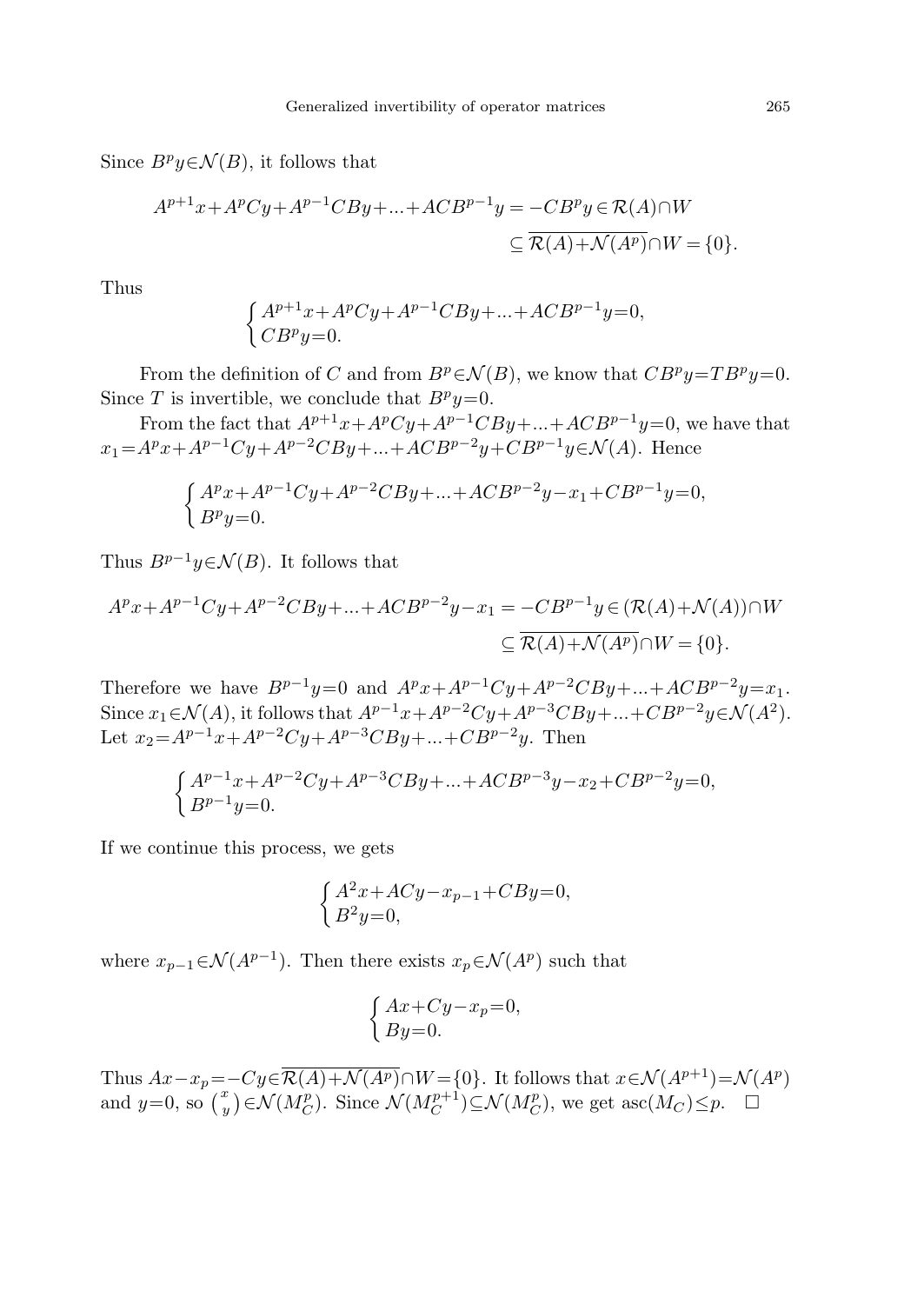### 4. Point spectrum of  $M_C$

In this section we investigate the one-to-one property of  $M_C$ .

**Theorem 4.1.** Suppose that  $A \in \mathcal{L}(X)$  and  $B \in \mathcal{L}(Y)$  satisfy the following: A is left invertible,  $\mathcal{N}(B)$  is complemented, and  $\mathcal{N}(B) \preceq X / \mathcal{R}(A)$ . Then there exists some  $C \in \mathcal{L}(Y, X)$  such that  $M_C$  is one-to-one.

*Proof.* There exist closed subspaces V of Y and W of X, such that  $Y =$  $\mathcal{N}(B) \oplus V$  and  $X = W \oplus \mathcal{R}(A)$ . Since  $\mathcal{N}(B) \preceq X / \mathcal{R}(A)$ , there exists a left invertible operator  $C_0 \in \mathcal{L}(\mathcal{N}(B), W)$ . Define  $C \in \mathcal{L}(Y, X)$  as

$$
C = \begin{pmatrix} C_0 & 0 \\ 0 & 0 \end{pmatrix} : \begin{pmatrix} \mathcal{N}(B) \\ V \end{pmatrix} \longrightarrow \begin{pmatrix} W \\ \mathcal{R}(A) \end{pmatrix}.
$$

We prove that  $M_C$  is injective. Let  $z = \begin{pmatrix} x \\ y \end{pmatrix}$  $(y^x)_y$   $\in$   $X \oplus Y$ . From  $M_C z = 0$ , we have

$$
\begin{pmatrix} A & C \\ 0 & B \end{pmatrix} \begin{pmatrix} x \\ y \end{pmatrix} = \begin{pmatrix} 0 \\ 0 \end{pmatrix}.
$$

Then,  $Ax+Cy=0$  and  $By=0$ . From the first equality we have

$$
Ax = -Cy \in \mathcal{R}(A) \cap \mathcal{R}(C) \subseteq \mathcal{R}(A) \cap W = \{0\}.
$$

Now, we have  $Ax = Cy = 0$ . Since A is injective, we get  $x=0$ . From  $By=0$ , it follows that  $y \in \mathcal{N}(B)$ . Now, we have  $Cy = C_0y=0$ . Since  $C_0$  is left invertible, it is also injective. From  $C_0y=0$  we conclude that  $y=0$ . Thus,  $\begin{pmatrix} x \\ y \end{pmatrix}$  $\binom{x}{y} = \binom{0}{0}$  $\binom{0}{0}$  and this proves that  $M_C$  is injective. The proof is complete.  $\Box$ 

As a corollary, we obtain the following result. Notice that  $\sigma_l(A)$  denotes the left spectrum of A.

**Corollary 4.2.** For the given operators  $A \in \mathcal{L}(X)$  and  $B \in \mathcal{L}(Y)$ , we have

$$
\bigcap_{C \in \mathcal{L}(X,Y)} \sigma_p(M_C) \subseteq \sigma_l(A) \cup \{ \lambda \in \mathbb{C} : \mathcal{N}(B - \lambda I) \npreceq X / \mathcal{R}(A - \lambda I) \}
$$

 $\cup \{ \lambda \in \mathbb{C} : \mathcal{N}(B - \lambda I)$  is not complemented in Y  $\}.$